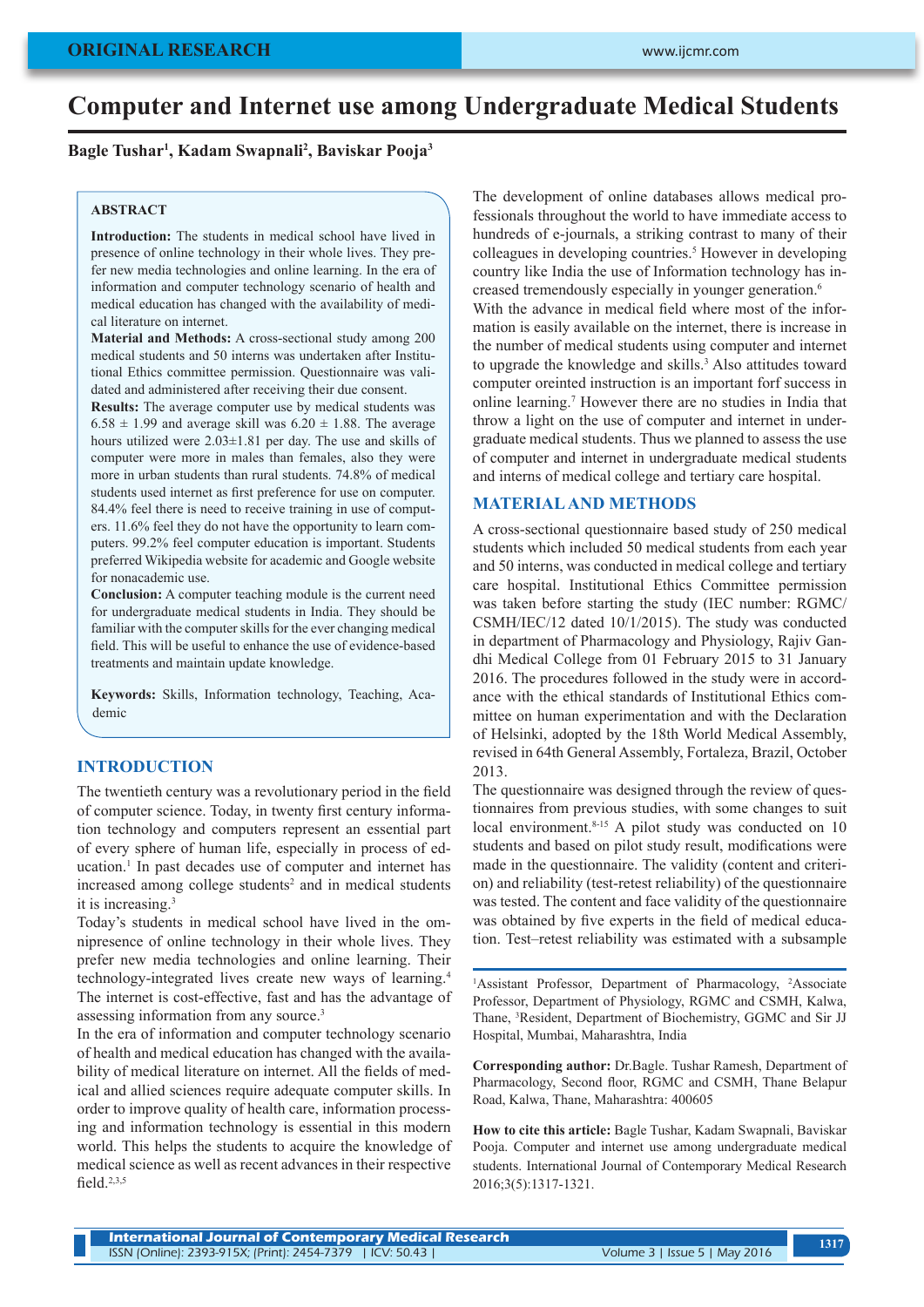of 20 students by taking two interviews seven days apart, these were not included in the final analysis. Internal consistency reliability by Cronbach's-alfa coefficient was 0.72. Participation in the study was voluntary and students willing to give informed consent were enrolled in study. The objectives of the study were explained to the participants and written informed consent was taken. The demographic profile and study questionnaire were administered and collected after 20-30 minutes. Those students not willing to participate, did not return the questionnaire or returning incompletely filled forms were excluded from the study. Total 286 questionnaires were distributed, 278 collected out of which 250 were selected. Data collected during the present study was kept confidential. The questionnaire consisted of information regarding computer and internet access, computer activities, computer training, skills, place of access to computer and internet, sources of information and factors restricting students from using the computer. The use and skills related to computer were assessed on visual analog scale (VAS) scale of 0-10 where zero stands for no satisfaction and ten stands for complete satisfaction.

# **STATISTICAL ANALYSIS**

Data was entered in MS Excel 2010 responses were coded

| Academ-                                              | <b>Use</b>                                      | <b>Skills</b>     | <b>Hours</b>  |  |  |  |  |  |  |
|------------------------------------------------------|-------------------------------------------------|-------------------|---------------|--|--|--|--|--|--|
| ic year                                              |                                                 |                   |               |  |  |  |  |  |  |
| <b>I MBBS</b>                                        | $5.86 + 1.85$ ***                               | $5.58 + 1.73$ *** | $1.9 + 1.08$  |  |  |  |  |  |  |
| <b>II MBBS</b>                                       | $7.55 + 2.13$                                   | $7.37 + 1.69$     | $2.24 + 1.51$ |  |  |  |  |  |  |
| <b>III MBBS</b>                                      | $6.26 + 2.11 \#$                                | $5.66 + 2.06$ ### | $2.12 + 1.02$ |  |  |  |  |  |  |
| <b>IV MBBS</b>                                       | $6.42 + 1.85$                                   | $6.14 + 1.90$ \$  | $1.62 + 1.45$ |  |  |  |  |  |  |
| <b>Interns</b>                                       | $6.80 + 2.02$                                   | $6.26 + 2.04$ (a) | $2.28 + 1.51$ |  |  |  |  |  |  |
| Average                                              | $6.20 + 1.88$<br>$6.58 + 1.99$<br>$2.03 + 1.31$ |                   |               |  |  |  |  |  |  |
| *: I MBBS vs II MBBS, #: III MBBS vs II MBBS, \$: IV |                                                 |                   |               |  |  |  |  |  |  |
| MBBS vs II MBBS, $(a)$ : Interns vs II MBBS          |                                                 |                   |               |  |  |  |  |  |  |
| #, \$, @: $p<0.01$ ***, ### $p<0.0001$               |                                                 |                   |               |  |  |  |  |  |  |

**Table-1:** Rating of computer use, skills and hours by medical students at different academic years

| Academ-                                                         |       | <b>Total</b> |           |                |     |  |  |  |  |
|-----------------------------------------------------------------|-------|--------------|-----------|----------------|-----|--|--|--|--|
| ic year                                                         | < 10  | $10-15$      | $15 - 20$ | >20            |     |  |  |  |  |
|                                                                 | years | years        | years     | years          |     |  |  |  |  |
| <b>I MBBS</b>                                                   | 22    | 24           |           |                | 50  |  |  |  |  |
| <b>II MBBS</b>                                                  | 24    | 21           | 5         |                | 50  |  |  |  |  |
| <b>III MBBS</b>                                                 | 14    | 27           | 9         | 0              | 50  |  |  |  |  |
| <b>IV MBBS</b>                                                  | 15    | 25           | 10        |                | 50  |  |  |  |  |
| Interns                                                         | 18    | 25           | 5         | $\overline{2}$ | 50  |  |  |  |  |
| Total                                                           | 93    | 122          | 33        | $\mathfrak{D}$ | 250 |  |  |  |  |
| Table-2: First time use of the computers by medical students at |       |              |           |                |     |  |  |  |  |
| different academic years                                        |       |              |           |                |     |  |  |  |  |

and analyzed. Data was expressed in terms of actual number, frequency and percentage, mean  $\pm$  standard deviation. P value <0.05 was considered to be statistically significant. Chi square test was used to test the association of different variables of the participants. Parametric tests (Student's unpaired t-test, one way ANOVA and Tukey's post hoc test) were used to compare the scores among medical students. The statistical analysis was done using statistics software GraphPad Prism version 5.0for Windows, GraphPad Software, San Diego California USA, www.graphpad.com" and SPSS version 20.0.

# **RESULTS**

In this study out of 250,151 (60.4%) were females and 99 (39.6%) were males, 210 (84 %) were from Urban and 40 (16 %) from rural area. The average age in our study was 21.64  $\pm$  1.74 years (range 19-28 years). 183 (73.2 %) were from English medium, 55 (22 %) from Marathi, 11 (4.4 %) from Hindi and one (0.4 %) from Urdu medium of education in school. Within 250 students, 98 students had combination of desktop, laptop, smartphone while 91 had only smartphone, 37 had only laptop and 24 had only desktop. 249 (99.6%) have email id and 239 (95.6%) have access to internet. Out of 239, 98 had access on smartphone, 81 on laptop and 60 on desktop.

The use, skills and hours related to computer use is given in table 1. The use of computer by males was  $6.68 \pm 0.46$ and by females was  $6.14 \pm 0.34$  (p<0.001). The skills of using computer by males were  $6.29 \pm 0.49$  and by females was  $5.91 + 0.44$  (p<0.001). The use of computer by urban students was  $6.92 \pm 0.73$  and by rural students was  $5.81 \pm$ 0.65(p<0.001) and skills by urban students was  $6.77 \pm 1.05$ and by rural students was  $5.70 \pm 1.12$  (p<0.001).

Out of 250, 213 (85.2 %) use the computer in home/hostel, 21 (8.4 %) use in medical college and 16 (6.4 %) internet café. Among 250, 130 (52 %) had access to printers where 76 had access to printer at home/hostel, 43 at internet café and 11 at medical college. The first time use of computer by the medical students at different academic years is given in table 2.

Out of 250, 124 (49.6 %) feel confident, 80 (32.00 %) feel they can cope, 44 (17.6 %) feel some confidence and 2 (0.8%) completely lack in confidence in using computers. The students familiarize themselves to the computer 151 (60.4 %) through self-learning, 51 (20.4 %) by parents, 34  $(13.6\%)$  by friends and 14  $(5.6\%)$  by special course

While using the activities on computer 187 (74.8%) students gave first preference to Internet followed by 27 (10.8 %) gave first preference in using word document, 16 (6.4%) gave first preference to using Multimedia and 20 (8.0 %)

| Academic year                                                                      | Everyday | 2-3 days/week | Once a week | Once a month | <b>Total</b> |  |  |  |
|------------------------------------------------------------------------------------|----------|---------------|-------------|--------------|--------------|--|--|--|
| <b>I MBBS</b>                                                                      |          |               |             |              | 50           |  |  |  |
| <b>II MBBS</b>                                                                     |          |               |             |              | 50           |  |  |  |
| <b>III MBBS</b>                                                                    | 23       |               |             |              | 50           |  |  |  |
| <b>IV MBBS</b>                                                                     | 18       |               |             | 10           | 50           |  |  |  |
| Interns                                                                            | 27       |               |             |              | 50           |  |  |  |
| Total                                                                              | 104      | 66            |             |              | 250          |  |  |  |
| Table-3: Frequency of computer use by medical students at different academic years |          |               |             |              |              |  |  |  |

**Table-3:** Frequency of computer use by medical students at different academic years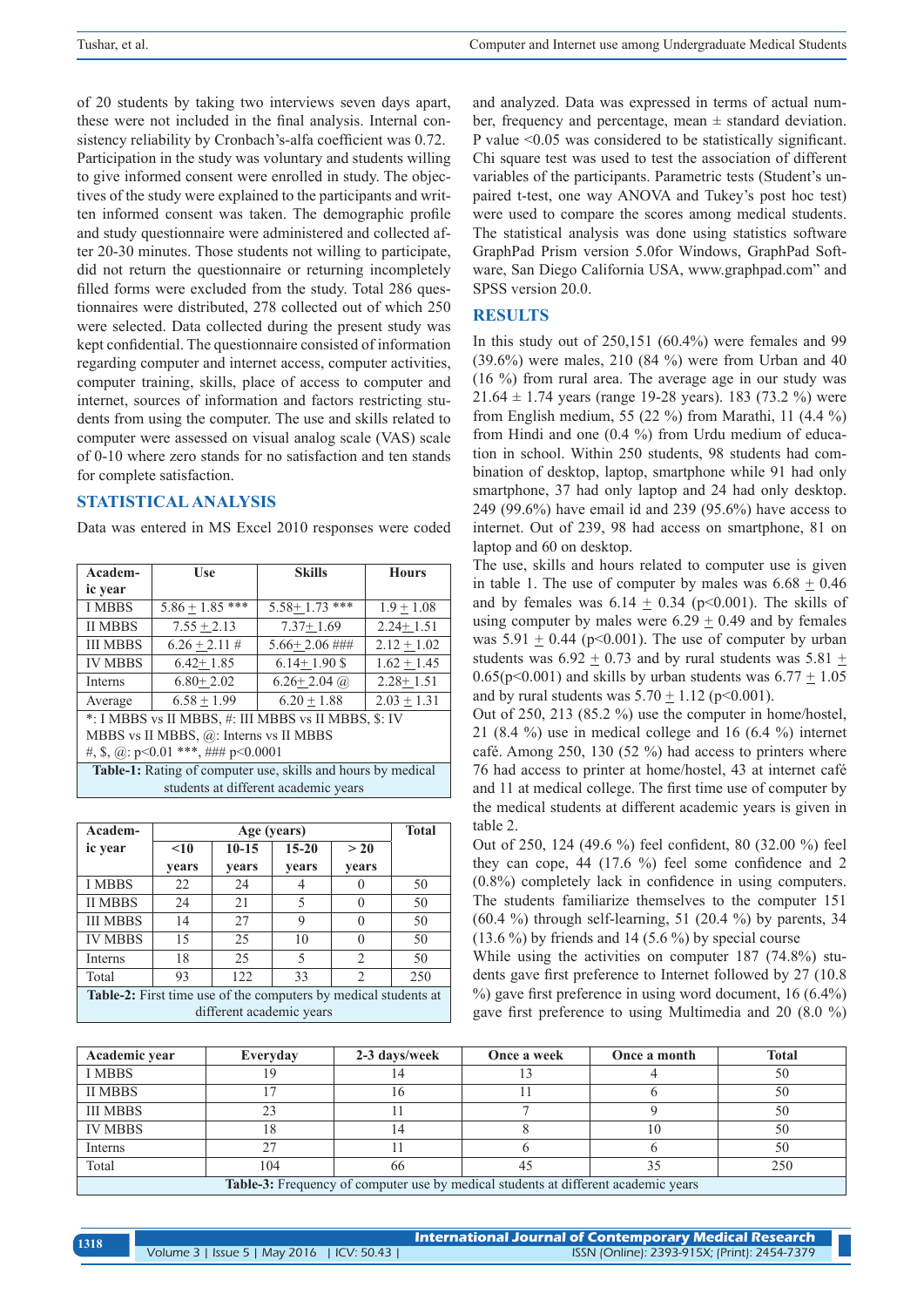gave first preference to using Medline. Frequency of computer use by medical students is given in table 3.

For academic activities 39 use computer every day, 84 use 2-3 days/week, 57 use once a week, 70 once a month. For personal use  $88 (p \le 0.0001)$  use computer every day, 64 use 2-3 days/week, 56 use once a week, 42 ( $p=0.0027$ ) once a month.

To acquire knowledge of computers 98 (39.2 %) acquired by Independent work on the computer, 45 (18 %) learned it in school, 36 (14.4 %) at home, for 23 (9.2%) students someone else taught work on computers while 48 (19.2 %) had attended computer courses. Among 48, 30 had done Maharashtra State Certificate in Information Technology (MSCIT), 8 Java, 4 C-programming, 3 Basic course and one each of Animation, Web design, Hardware and Networking.

For upgrading medical knowledge 203 use supplementary online resource materials, 189 use reading text material, 163 use images, 79 use animation, 65 use audio and 60 interactive media. Out of 250, 211 (84.4 %) feel there is need to receive training in use of computers while 39 (15.6 %) feel there is no need. 94 students had responded to reasons for not using computer, among them 44 feel that there is no need of computer in medical field, while 3 feel they do not know how to use computer properly, 18 feel they do not have interest and 29 feel that they had no opportunity to learn computer of which 28 were from rural area.

Out of 250, 248 (99.2%) feel that computer education is important while 2 feel it is not important at all. 151 (60.4 %) would like to use computer as a replacement for theoretical teaching. Regarding the relevance of computers to medicine 214 (85.6 %) expect that computers will deliver great benefits to doctors and their patients, 10 (4.0 %) feel computers are overused by doctors and physician, 19 (7.6 %) think that computers is encroaching on medicine while 7 (2.8 %) students don't think that computers will ever play an important role in medicine.

The websites used by students for academic activities is given in table 4 and for nonacademic activities is given in table 5. The different computer skills used by medical students are given in table 6.

#### **DISCUSSION**

Information Technology is fast becoming a part of our everyday life. The Internet has given us easy access to information at the click of few buttons.<sup>9</sup> Now-a-days health and medical education have been modified from conventional mean of teaching to modern teaching methodology including information technology.2

In our study the computer use and skills was more in males and statistically significant as compared to females also more and statistically significant in urban students compared to rural. A study by Chowdhury et al had students within 20 -22

| Academic year                                                           | <b>Website (Number of students)</b> |        |          |                |                  |         |        |  |  |
|-------------------------------------------------------------------------|-------------------------------------|--------|----------|----------------|------------------|---------|--------|--|--|
|                                                                         | <b>Pubmed</b>                       | Webmed | Medscape | <b>Medline</b> | <b>Wikipedia</b> | Youtube | Google |  |  |
| I MBBS                                                                  |                                     |        |          |                | 25               | 33      |        |  |  |
| <b>II MBBS</b>                                                          | 16                                  |        |          |                | 19               | 21      |        |  |  |
| <b>III MBBS</b>                                                         | 18                                  |        |          |                | 27               | ، 4     |        |  |  |
| <b>IV MBBS</b>                                                          |                                     |        | 19       |                | 27               | 25      |        |  |  |
| Interns                                                                 |                                     |        | 14       |                | 30               | 16      |        |  |  |
| Total                                                                   | 67                                  | 16     | 54       |                | 128              | 109     | 41     |  |  |
| Table-4: Computer website used for academic at different academic years |                                     |        |          |                |                  |         |        |  |  |

| <b>Academic Year</b>                                                                  | <b>Website (Number of Students)</b> |           |        |         |       |                 |  |  |  |
|---------------------------------------------------------------------------------------|-------------------------------------|-----------|--------|---------|-------|-----------------|--|--|--|
|                                                                                       | Facebook                            | Wikipedia | Google | Youtube | Yahoo | <b>Shopping</b> |  |  |  |
| <b>I MBBS</b>                                                                         | 29                                  |           | 32     | 15      |       | 16              |  |  |  |
| <b>II MBBS</b>                                                                        | 20                                  | 24        | 18     | 16      |       |                 |  |  |  |
| <b>III MBBS</b>                                                                       | 18                                  | 29        | 35     | 28      |       | 16              |  |  |  |
| <b>IV MBBS</b>                                                                        | 20                                  | 29        | 29     | 21      |       | 13              |  |  |  |
| Interns                                                                               | 18                                  | 23        | 26     | 25      |       | 12              |  |  |  |
| Total                                                                                 | 105                                 | 122       | 140    | 105     |       | 57              |  |  |  |
| <b>Table-5:</b> Computer website used for nonacademic use at different academic years |                                     |           |        |         |       |                 |  |  |  |

|                                                                                                                                            | <b>Computer Skills (Number of Students)</b> |     |     |     |     |     |     |          |     |     |          |
|--------------------------------------------------------------------------------------------------------------------------------------------|---------------------------------------------|-----|-----|-----|-----|-----|-----|----------|-----|-----|----------|
|                                                                                                                                            |                                             |     |     |     |     |     |     | $\Omega$ |     | 10  |          |
| I MBBS                                                                                                                                     | 50                                          | 50  | 48  | 48  | 45  | 43  | 37  | Q        | 29  | 24  | $\Omega$ |
| <b>II MBBS</b>                                                                                                                             | 49                                          | 49  | 50  | 49  | 48  | 47  | 24  | 25       | 33  | 36  |          |
| <b>III MBBS</b>                                                                                                                            | 49                                          | 49  | 47  | 48  | 46  | 44  | 39  | 18       | 43  | 35  |          |
| <b>IV MBBS</b>                                                                                                                             | 50                                          | 49  | 49  | 46  | 43  | 39  | 38  |          | 24  | 21  |          |
| Interns                                                                                                                                    | 50                                          | 49  | 47  | 46  | 43  | 40  | 37  |          | 39  | 36  |          |
| Total                                                                                                                                      | 248                                         | 246 | 241 | 237 | 225 | 213 | 175 | 65       | 168 | 152 | 28       |
| 1. Able to turn a computer on and off, 2. Able to use a mouse, 3. Able to use pendrive/hard disk, 4. Cut and paste information from one    |                                             |     |     |     |     |     |     |          |     |     |          |
| application to another, 5:Print out a document, 6:Set up folders or file directories, 7:To word process an essay or a letter, 8:To analyze |                                             |     |     |     |     |     |     |          |     |     |          |

data using a statistical package, 9:Send a file as an email attachment, 10: To install a software package, 11:Design a web page **Table-6:** Usage distribution of computer skills by medical students at different academic years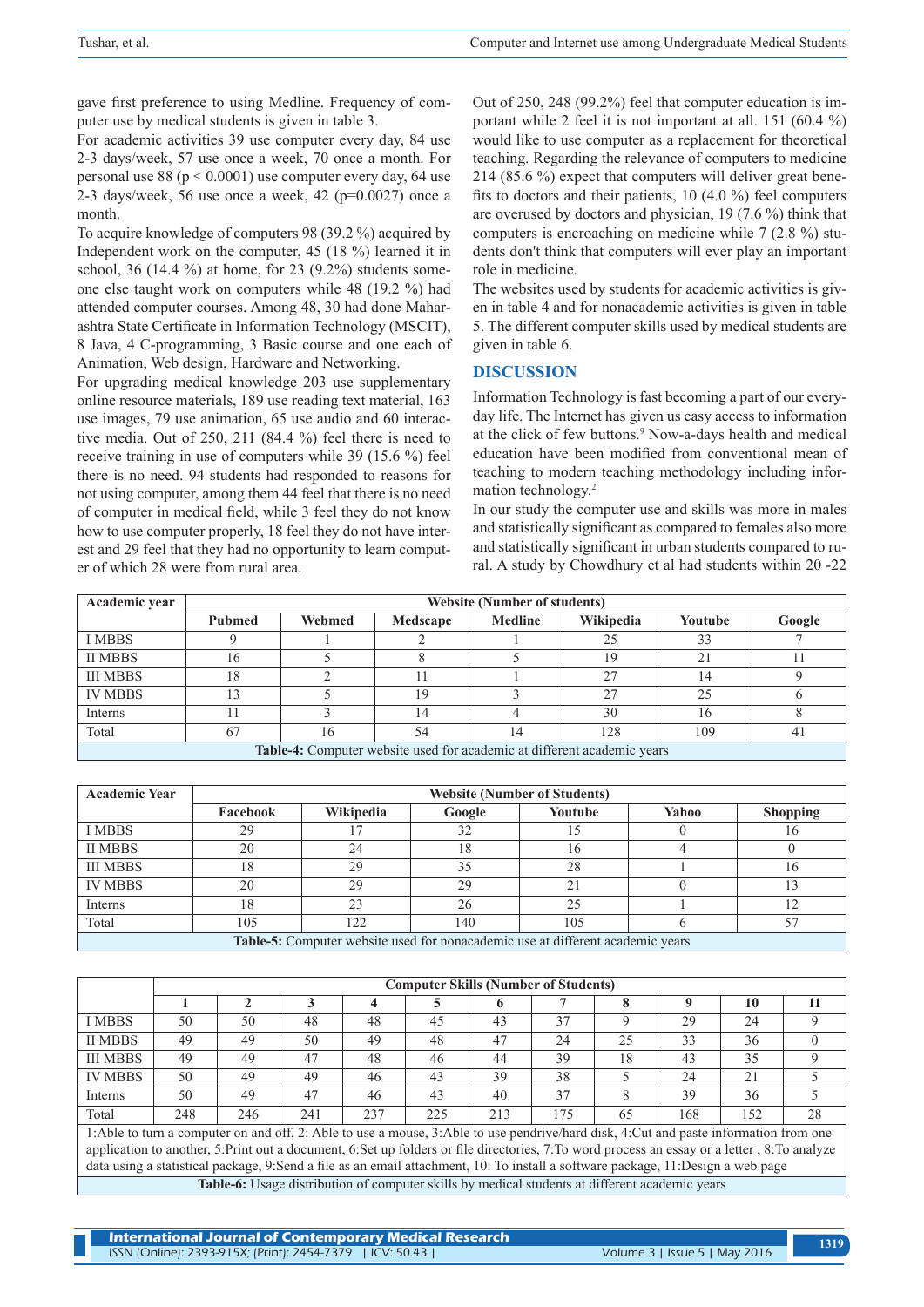years in which 54.7% were females and the average computer skill was 61.8%, 66.8% had own computer at home while 52.2% had laptop and 69.6% used computer mostly for personal purpose.<sup>16</sup> Study by Ahmed et al stated that consultants rated 60% and junior doctors rated 53.1% as their computer abilities.17 A study by Safdari found that 61.6% medical students had smart phone.18 The findings related to computer use in our study were similar to other studies.

In our study 74.8% of the students used Internet as first preference in using computers, 95.6% students had access to internet. 122 students had first use of computer around 10-15 years of age. According to Chowdhury et al medical students used internet every alternative day, 35.7% email and browsing.16 Study by Ahmed et al stated that 84.4 % of consultants and 78.9% students use Internet. 55.0% of consultants used Internet daily as compared to 18.2% of junior doctors.17 A study by Mattheos suggest that 72% have access to the Internet.19 Study by Asgari-Jirhandeh had email as the most frequent used application.20 The findings related to internet use in our study was similar to other studies.

There was no significance in the hours utilized by the students at various academic years. The Interns, II and III MBBS students utilized more hours for computers than IV and first year students, this might be due to more syllabus to be covered in less time. In our study students preferred Wikipedia followed by Pubmed for academic use and Google followed by Wikipedia for Nonacademic use. According to Egle the most commonly used websites were Uptodate, Google, Medscape, Wikipedia and Epocrates.<sup>21</sup> According to Kraenbring et al Wikipedia is increasingly used by students for knowledge acquisition and learning. It is an accurate, comprehensive source for drug related information for undergraduate medical education.<sup>22</sup>

The positive attitude was reflected in our study where 85.6% feel that computers will deliver great benefits to patients and doctors while study by Chowdhury et al 59% of students consider computer as a hindrance in their study while 38.2% found it helpful to improve study<sup>16</sup> and study by Mattheos 60% of students use computers for their education.19

In our study the time for nonacademic use was more than the academic use. The excessive use of computers should be integrated to learn more of their professional knowledge. All the fields of medical and allied require adequate skills of computer and Internet sciences.<sup>2</sup> The major goals of education are to encourage medical students to increase their knowledge of medical science and become life-long learners.3 The use of computers should be channelized to acquire more professional knowledge and skills. This will not only improve the quality of care but also enhance the use of evidence-based treatments, to maintain and update knowledge.<sup>11</sup> In our study 99.2% feel computer education is important, 84.4% feel there is need to receive computer related training, 11.6% feel had no opportunity to learn computers while 19.2 % had some form of computer training. In our study the students were lacking in using a statistical package and designing web page, this can be part of the computer training module for medical students. In study by Asgari-Jirhandeh the average score for computer knowledge on scale of 0-10 was 4.19 and 86% of students agreed that computer skills

will be beneficial to them in future and 62% students wanted a structured course in computer.20 Study by Matttheos stated that only 23.2 % students had some form of computer course training while 38.4 % had never learned any computer related programme.<sup>19</sup> A study by Safdari stated that training courses required for familiarity and way of using applications on smartphone be held.18 Our study and other studies have highlighted the need of computer training in medical students.

In the present study 39.8% acquire knowledge by independent work, while 203 students used supplementary online resources for upgrading their knowledge. Computer based training is effective for basic surgical skills training in medical students.23 Studies have shown that with the help of computer assisted learning there is improvement in performance at Multiple Choice Questions, Objective Structured Clinical Examination, problem solving skills and also increases student satisfaction. Computers are being increasingly utilized as aid in undergraduate medical education and also increasingly utilized in postgraduate teaching programmes that play an essential role in Continuing Medical Education activities. Thus it is evident that having competent computer skills has become vital for medical undergraduates.<sup>6</sup> According to Wilkinson for the students to increase the use of e-learning require development in computer and technology advances.<sup>24</sup> However, for this to be successful, students must be adequately skilled at using computer.9 Thus there is urgent need of a computer learning module for the medical undergraduates in India to remain up-to-date with the ever changing medical field. The foundation of computers knowledge will help in efficiently using e-learning modules in various fields of medicine. This will help in enhancing the performance of medical undergraduates so they will be at par with the global standards in medical field.

#### **Limitations**

It was conducted at one medical college and tertiary care hospital, so the results may not be indicative of the entire population. It was a questionnaire based study, it depends on the recall ability of the respondents.

#### **CONCLUSION**

There is a need to efficiently use computer for academic use in medical students especially from rural area. This can be done by increasing computer training or by introducing a computer training module for the students in undergraduate programme. The course should include statistical software's, and also ability to search the content in the right website. As the students lack understanding and also technical skills, the course should integrate student's competency of computer skills, in their medical education, as to be update in academic and professional career.

#### **ACKNOWLEDGEMENT**

We would like to thank Dean Dr.C.Maitra and Dr. Kartikeyan, Prof and Head, P.S.M Department for their support in carrying out the study.

#### **REFERENCES**

1. Masic I, Karcic E, Hodzic A, Mulic S. Information